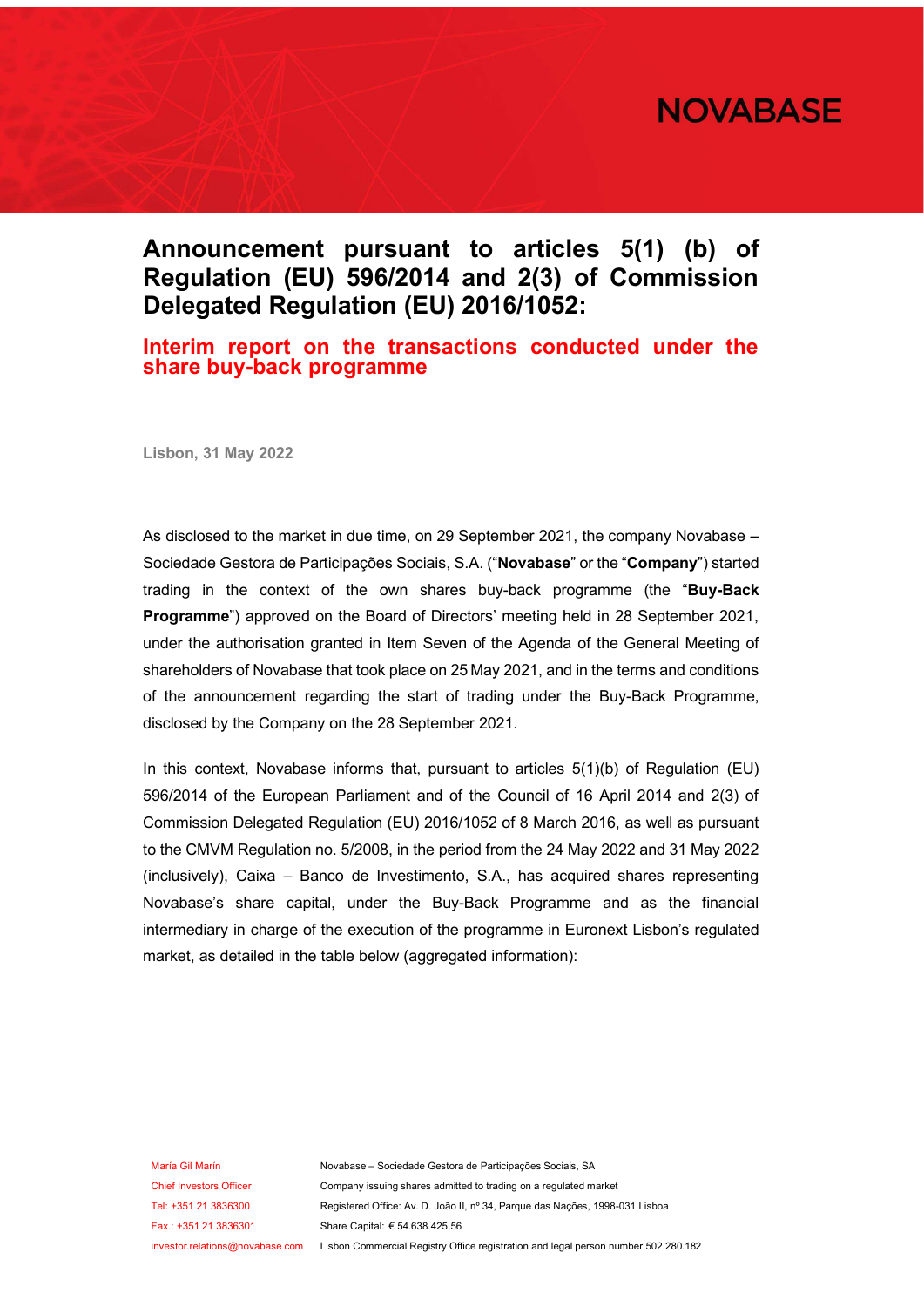## **NOVABASE**

| <b>ISIN Code: PTNBA0AM0006</b><br>Date of the<br><b>Transaction</b> | Aggregated<br><b>Volume</b><br>(shares) | Weighted<br><b>Average Price</b><br>(EUR) | % Session's<br><b>Total Volume</b> | % Share<br><b>Capital</b> |  |  |
|---------------------------------------------------------------------|-----------------------------------------|-------------------------------------------|------------------------------------|---------------------------|--|--|
| 24/05/2022                                                          | 250                                     | 5.220                                     | 5.12                               | 0.001                     |  |  |
| 25/05/2022                                                          | 2,240                                   | 5.260                                     | 17.27                              | 0.007                     |  |  |
| 26/05/2022                                                          |                                         | -                                         | -                                  |                           |  |  |
| 27/05/2022                                                          | 500                                     | 5.320                                     | 15.58                              | 0.002                     |  |  |
| 30/05/2021                                                          | 900                                     | 5.320                                     | 20.79                              | 0.003                     |  |  |
| 31/05/2021                                                          | 100                                     | 5,220                                     | 2,06                               | 0,000                     |  |  |

On the 31 May 2022, Novabase held, as a result of the transactions indicated herein, an aggregated total of 838,369 own shares, representing 2.67% of the Company's share capital.

Further detailed information on all transactions carried out, under the Buy-Back Programme, in the period from the 24 May 2022 and the 31 May 2022 (inclusively), may be found in the in the documents annexed hereto.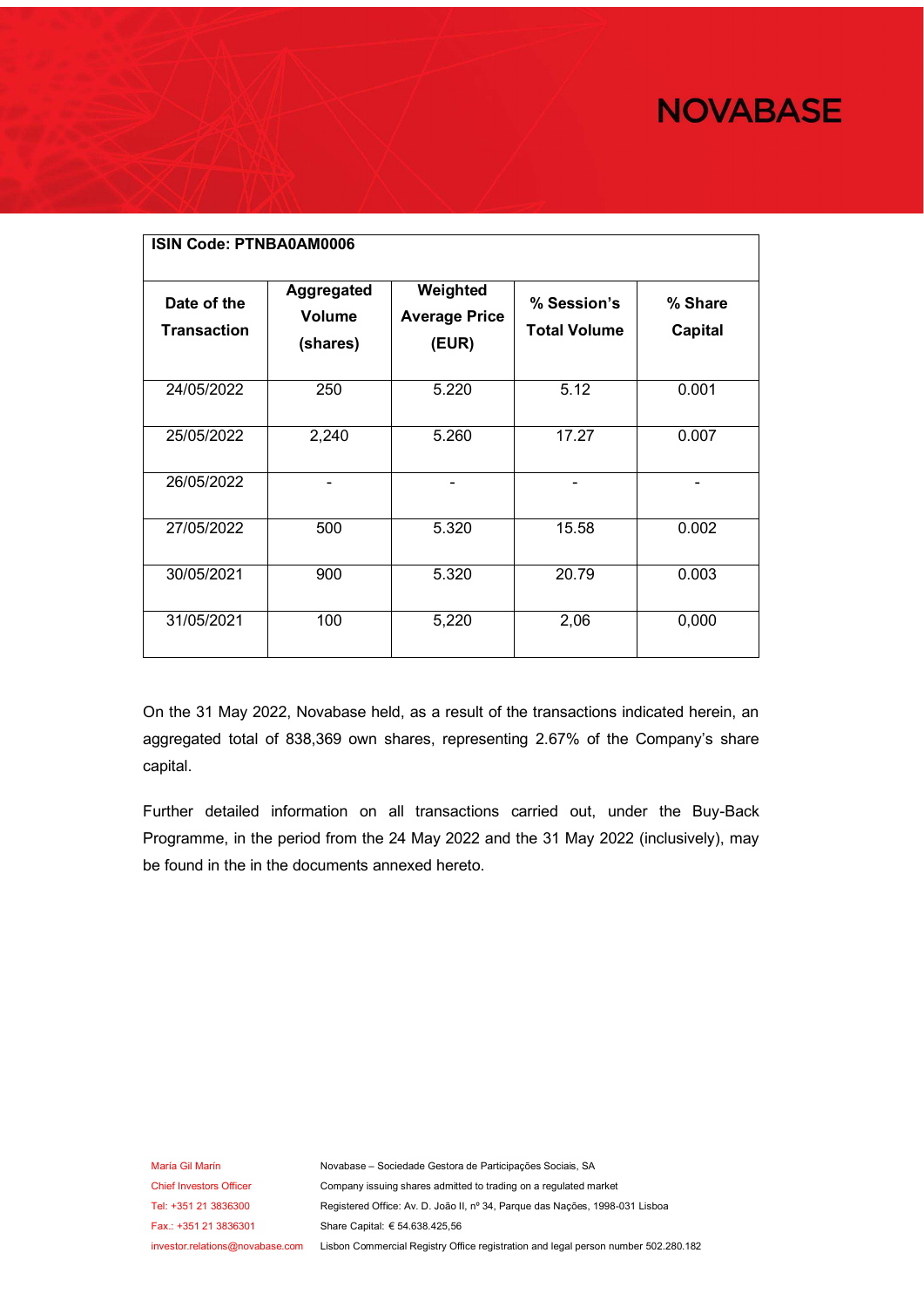

Pág: 1

|      | CEFLRCIN_PART                                                               |            |                                                       |          |                                 | Relação de Transacções |                       |                               |                 |            |           |                          |             |  |  |
|------|-----------------------------------------------------------------------------|------------|-------------------------------------------------------|----------|---------------------------------|------------------------|-----------------------|-------------------------------|-----------------|------------|-----------|--------------------------|-------------|--|--|
|      |                                                                             |            | Cliente: 419143 / 112507267 - NB - NOVABASE, SGPS, SA |          |                                 |                        |                       |                               |                 |            |           |                          |             |  |  |
| Fax: |                                                                             |            |                                                       |          |                                 |                        |                       |                               |                 |            |           |                          |             |  |  |
| Att: |                                                                             |            |                                                       |          |                                 |                        |                       |                               |                 |            |           |                          |             |  |  |
| C/V  |                                                                             | Contrata   | Título                                                | Tp. Neg. |                                 |                        |                       |                               |                 |            |           |                          |             |  |  |
|      | Qtd./Montante                                                               |            | Pr.Médio                                              |          | Importância                     | Tx.Corr.               | I.S.Corr.             | Tx.Bolsa                      | Outros Encargos |            |           | Pr.Unit.Liq. VI. Líquido |             |  |  |
|      | Sessão de: 24/05/2022<br>Data de Liquidação: 26/05/2022<br>Moeda:<br>Praça: | <b>EUR</b> | EURONEXT LISBOA                                       |          |                                 |                        |                       |                               |                 |            |           |                          |             |  |  |
| C    | 2022052400145                                                               |            | <b>NOVABASE SGPS</b><br><b>NOM</b>                    | P        | ISIN: PTNBA0AM0006              |                        |                       |                               |                 |            |           |                          |             |  |  |
|      |                                                                             | 250        | 5,22000000                                            |          | 1.305,00                        | 0,98                   | 0,04                  | 0,00                          | 0,00            |            |           | -5,22408000              | $-1.306,02$ |  |  |
|      | N.º Ordem IF                                                                |            |                                                       |          | N.º de Negócio                  |                        | Qtd./Mont. Neg.       |                               | Preço Neg.      | Cotação    | Hora Neg. |                          |             |  |  |
|      | 20220524090723636052                                                        |            |                                                       |          | 2305                            |                        | 250                   |                               | 5,2200          | Vista      | 10:22:37  |                          |             |  |  |
|      |                                                                             |            | <b>Total de Compras:</b>                              |          | 1 305,00                        | 0,98                   | 0,04                  | 0,00                          | 0,00            |            |           |                          | $-1306,02$  |  |  |
|      |                                                                             |            |                                                       |          | Total da Praça EURONEXT LISBOA: | 0,98                   | 0,04                  | 0,00                          | 0,00            |            |           |                          | $-1306,02$  |  |  |
|      |                                                                             |            |                                                       |          | Total:                          | 0,98                   | 0,04                  | 0,00                          | 0,00            |            |           |                          | $-1306,02$  |  |  |
|      |                                                                             |            |                                                       |          |                                 |                        | Liquidação Financeira |                               |                 |            |           |                          |             |  |  |
|      |                                                                             |            |                                                       |          |                                 |                        |                       | Banco de Portugal: 26/05/2022 |                 | <b>EUR</b> |           |                          | $-1305,00$  |  |  |
|      |                                                                             |            |                                                       |          |                                 |                        | <b>CAIXA BI</b>       |                               | <b>EUR</b>      |            | $-1,02$   |                          |             |  |  |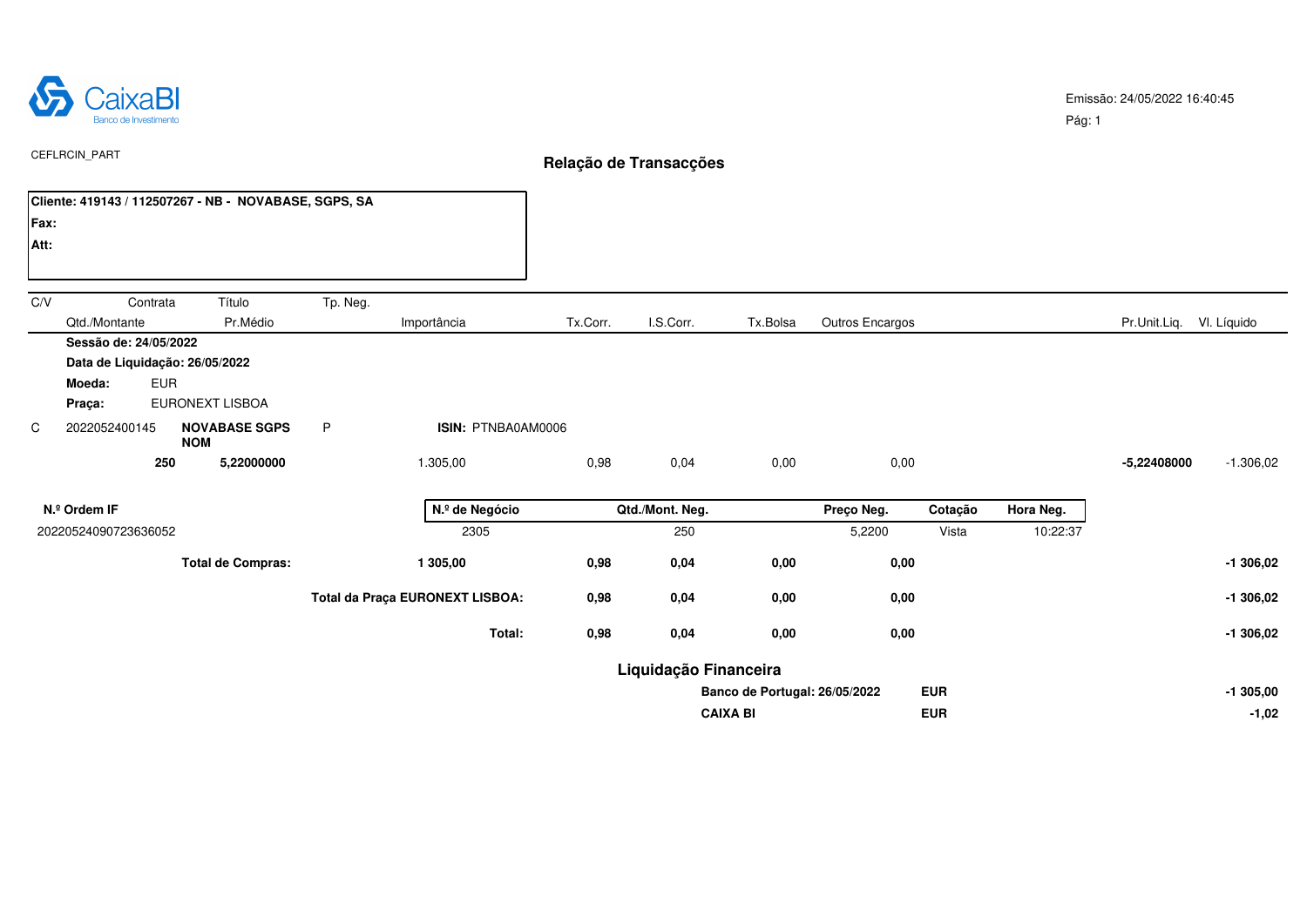

Pág: 1

**CAIXA BI EUR -9,19**

|      | <b>CEFLRCIN PART</b>                                  |                                                               |                                 |                | Relação de Transacções |                       |                               |                 |            |           |                          |              |  |
|------|-------------------------------------------------------|---------------------------------------------------------------|---------------------------------|----------------|------------------------|-----------------------|-------------------------------|-----------------|------------|-----------|--------------------------|--------------|--|
|      | Cliente: 419143 / 112507267 - NB - NOVABASE, SGPS, SA |                                                               |                                 |                |                        |                       |                               |                 |            |           |                          |              |  |
| Fax: |                                                       |                                                               |                                 |                |                        |                       |                               |                 |            |           |                          |              |  |
| Att: |                                                       |                                                               |                                 |                |                        |                       |                               |                 |            |           |                          |              |  |
| C/V  | Contrata                                              | Título                                                        | Tp. Neg.                        |                |                        |                       |                               |                 |            |           |                          |              |  |
|      | Qtd./Montante                                         | Pr.Médio                                                      |                                 | Importância    | Tx.Corr.               | I.S.Corr.             | Tx.Bolsa                      | Outros Encargos |            |           | Pr.Unit.Liq. VI. Líquido |              |  |
|      | Sessão de: 25/05/2022                                 |                                                               |                                 |                |                        |                       |                               |                 |            |           |                          |              |  |
|      | Data de Liquidação: 27/05/2022                        |                                                               |                                 |                |                        |                       |                               |                 |            |           |                          |              |  |
|      | <b>EUR</b><br>Moeda:                                  |                                                               |                                 |                |                        |                       |                               |                 |            |           |                          |              |  |
|      | Praça:                                                | EURONEXT LISBOA                                               |                                 |                |                        |                       |                               |                 |            |           |                          |              |  |
| C    | 2022052500483                                         | ISIN: PTNBA0AM0006<br><b>NOVABASE SGPS</b><br>P<br><b>NOM</b> |                                 |                |                        |                       |                               |                 |            |           |                          |              |  |
|      | 2 2 4 0                                               | 5,26000000                                                    |                                 | 11.782,40      | 8,84                   | 0,35                  | 0,00                          | 0,00            |            |           | -5,26410268              | $-11.791,59$ |  |
|      | N.º Ordem IF                                          |                                                               |                                 | N.º de Negócio |                        | Qtd./Mont. Neg.       |                               | Preço Neg.      | Cotação    | Hora Neg. |                          |              |  |
|      | 20220525081131597001                                  |                                                               |                                 | 4353           |                        | 2.240                 |                               | 5,2600          | Vista      | 15:45:48  |                          |              |  |
|      |                                                       | <b>Total de Compras:</b>                                      |                                 | 11 782,40      | 8,84                   | 0,35                  | 0,00                          | 0,00            |            |           |                          | $-11791,59$  |  |
|      |                                                       |                                                               | Total da Praça EURONEXT LISBOA: | 8,84           | 0,35                   | 0,00                  | 0,00                          |                 |            |           | -11 791,59               |              |  |
|      |                                                       |                                                               |                                 | Total:         | 8,84                   | 0,35                  | 0,00                          | 0,00            |            |           |                          | $-11791,59$  |  |
|      |                                                       |                                                               |                                 |                |                        | Liquidação Financeira |                               |                 |            |           |                          |              |  |
|      |                                                       |                                                               |                                 |                |                        |                       | Banco de Portugal: 27/05/2022 |                 | <b>EUR</b> |           |                          | $-11782,40$  |  |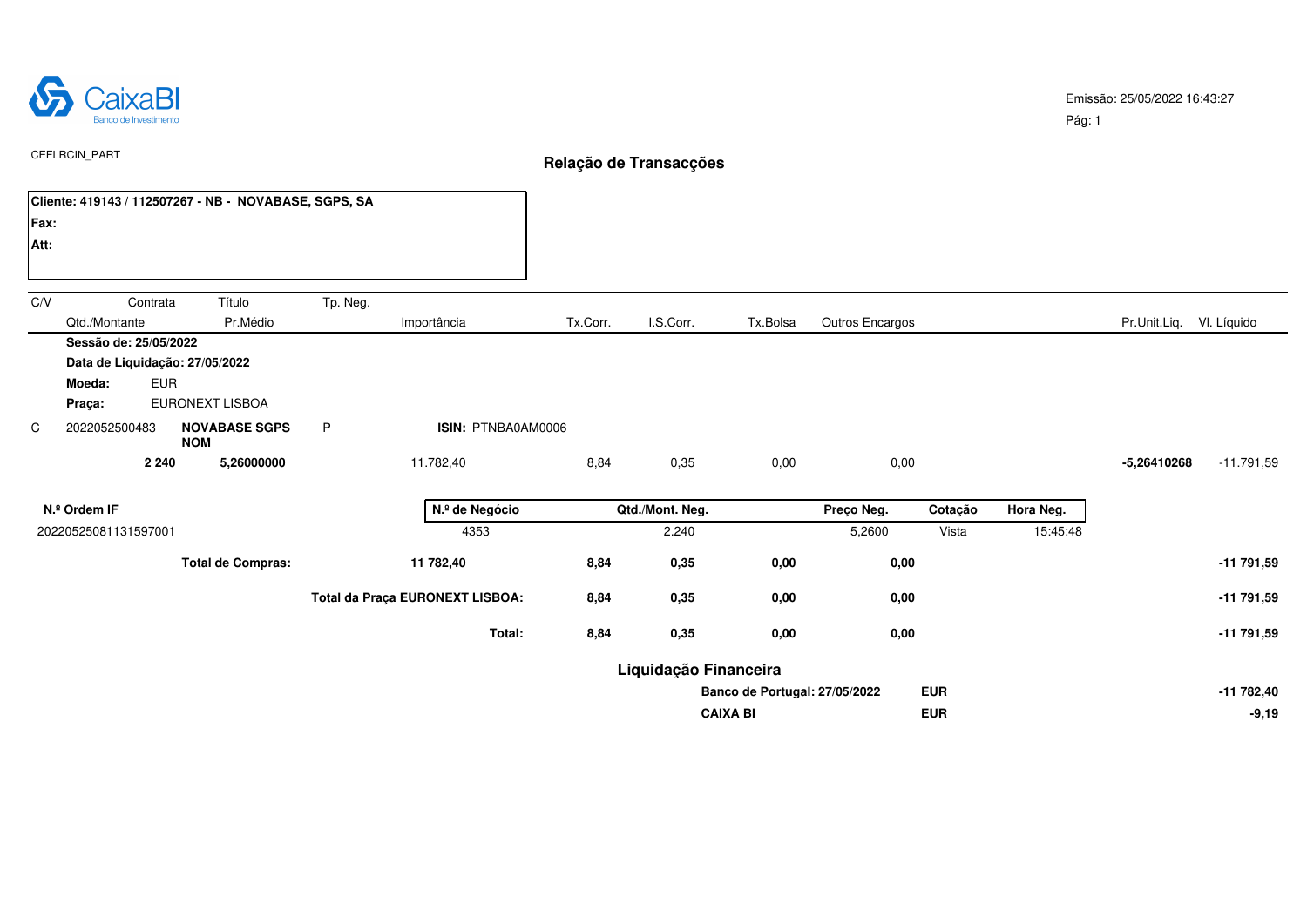

Pág: 1

|              | CEFLRCIN_PART                                                               |                |                                                       |                 |                                 | Relação de Transacções |                       |                               |                 |            |          |                          |             |  |  |  |
|--------------|-----------------------------------------------------------------------------|----------------|-------------------------------------------------------|-----------------|---------------------------------|------------------------|-----------------------|-------------------------------|-----------------|------------|----------|--------------------------|-------------|--|--|--|
|              |                                                                             |                | Cliente: 419143 / 112507267 - NB - NOVABASE, SGPS, SA |                 |                                 |                        |                       |                               |                 |            |          |                          |             |  |  |  |
| Fax:         |                                                                             |                |                                                       |                 |                                 |                        |                       |                               |                 |            |          |                          |             |  |  |  |
| Att:         |                                                                             |                |                                                       |                 |                                 |                        |                       |                               |                 |            |          |                          |             |  |  |  |
| C/V          |                                                                             | Contrata       | Título                                                | Tp. Neg.        |                                 |                        |                       |                               |                 |            |          |                          |             |  |  |  |
|              | Qtd./Montante                                                               |                | Pr.Médio                                              |                 | Importância                     | Tx.Corr.               | I.S.Corr.             | Tx.Bolsa                      | Outros Encargos |            |          | Pr.Unit.Liq. VI. Líquido |             |  |  |  |
|              | Sessão de: 27/05/2022<br>Data de Liquidação: 31/05/2022<br>Moeda:<br>Praça: | <b>EUR</b>     | EURONEXT LISBOA                                       |                 |                                 |                        |                       |                               |                 |            |          |                          |             |  |  |  |
| C            | 2022052700385                                                               |                | <b>NOVABASE SGPS</b><br><b>NOM</b>                    | P               | ISIN: PTNBA0AM0006              |                        |                       |                               |                 |            |          |                          |             |  |  |  |
|              |                                                                             | 500            | 5,32000000                                            |                 | 2.660,00                        | 2,00                   | 0,08                  | 0,00                          | 0,00            |            |          | -5,32416000              | $-2.662,08$ |  |  |  |
| N.º Ordem IF |                                                                             | N.º de Negócio |                                                       | Qtd./Mont. Neg. |                                 | Preço Neg.             | Cotação               | Hora Neg.                     |                 |            |          |                          |             |  |  |  |
|              | 20220527153859112043                                                        |                |                                                       |                 | 1537                            |                        | 500                   |                               | 5,3200          | Vista      | 15:38:59 |                          |             |  |  |  |
|              |                                                                             |                | <b>Total de Compras:</b>                              |                 | 2 660,00                        | 2,00                   | 0,08                  | 0,00                          | 0,00            |            |          |                          | $-2662,08$  |  |  |  |
|              |                                                                             |                |                                                       |                 | Total da Praça EURONEXT LISBOA: | 2,00                   | 0,08                  | 0,00                          | 0,00            |            |          |                          | $-2662,08$  |  |  |  |
|              |                                                                             |                |                                                       |                 | Total:                          | 2,00                   | 0,08                  | 0,00                          | 0,00            |            |          |                          | $-2662,08$  |  |  |  |
|              |                                                                             |                |                                                       |                 |                                 |                        | Liquidação Financeira |                               |                 |            |          |                          |             |  |  |  |
|              |                                                                             |                |                                                       |                 |                                 |                        |                       | Banco de Portugal: 31/05/2022 |                 | <b>EUR</b> |          |                          | $-2660,00$  |  |  |  |
|              |                                                                             |                |                                                       |                 |                                 |                        | <b>CAIXA BI</b>       |                               | <b>EUR</b>      |            |          | $-2,08$                  |             |  |  |  |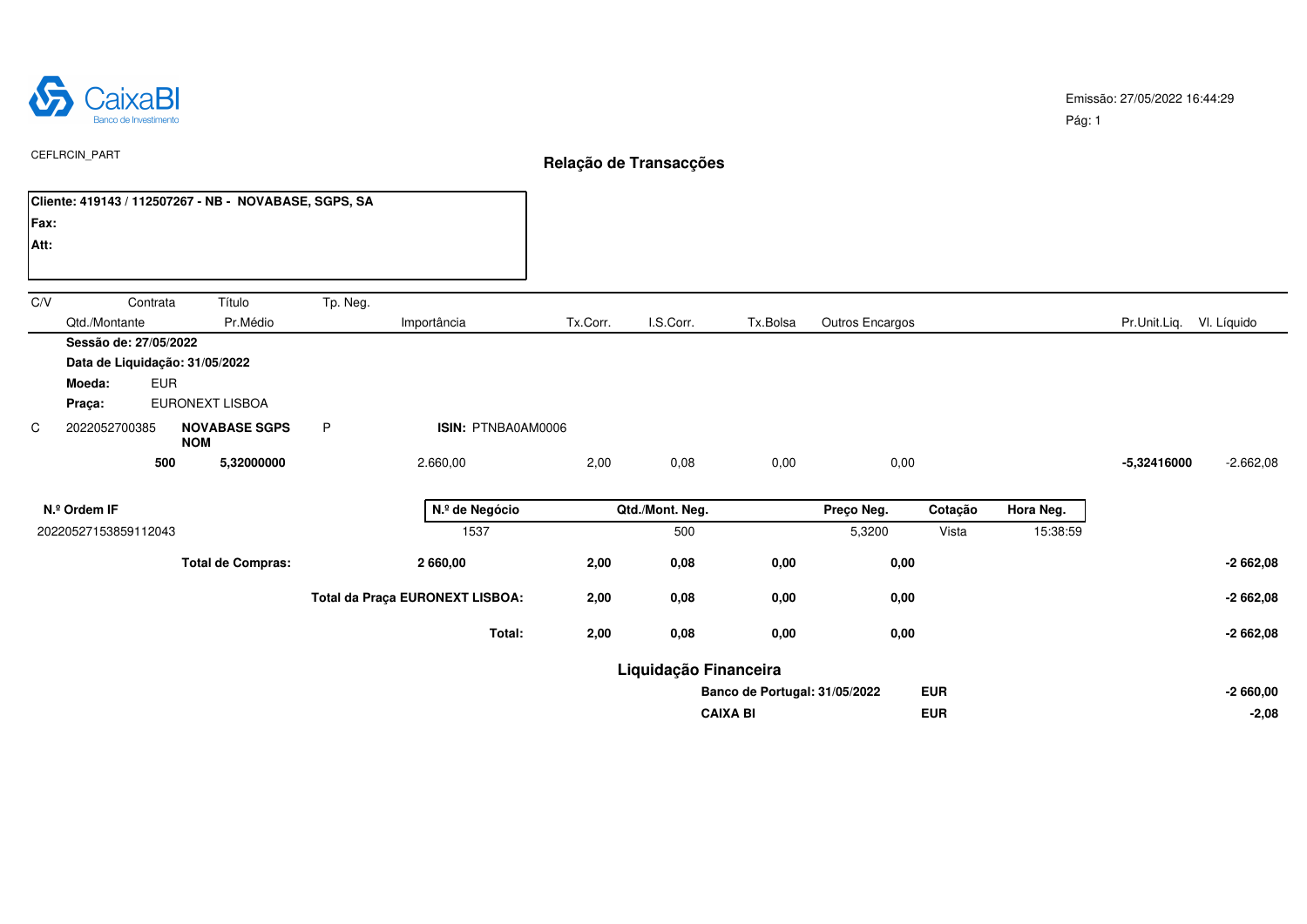

 $\overline{\phantom{a}}$ 

Pág: 1

|                                | CEFLRCIN_PART                                                                             |                                    |          |                                 | Relação de Transacções |                       |                               |                 |            |           |                          |             |  |  |  |
|--------------------------------|-------------------------------------------------------------------------------------------|------------------------------------|----------|---------------------------------|------------------------|-----------------------|-------------------------------|-----------------|------------|-----------|--------------------------|-------------|--|--|--|
|                                | Cliente: 419143 / 112507267 - NB - NOVABASE, SGPS, SA                                     |                                    |          |                                 |                        |                       |                               |                 |            |           |                          |             |  |  |  |
| Fax:                           |                                                                                           |                                    |          |                                 |                        |                       |                               |                 |            |           |                          |             |  |  |  |
| Att:                           |                                                                                           |                                    |          |                                 |                        |                       |                               |                 |            |           |                          |             |  |  |  |
|                                |                                                                                           |                                    |          |                                 |                        |                       |                               |                 |            |           |                          |             |  |  |  |
| C/V                            | Contrata                                                                                  | Título                             | Tp. Neg. |                                 |                        |                       |                               |                 |            |           |                          |             |  |  |  |
|                                | Qtd./Montante                                                                             | Pr.Médio                           |          | Importância                     | Tx.Corr.               | I.S.Corr.             | Tx.Bolsa                      | Outros Encargos |            |           | Pr.Unit.Liq. VI. Líquido |             |  |  |  |
|                                | Sessão de: 30/05/2022<br>Data de Liquidação: 01/06/2022<br><b>EUR</b><br>Moeda:<br>Praça: | EURONEXT LISBOA                    |          |                                 |                        |                       |                               |                 |            |           |                          |             |  |  |  |
| C                              | 2022053000108                                                                             | <b>NOVABASE SGPS</b><br><b>NOM</b> | P        | ISIN: PTNBA0AM0006              |                        |                       |                               |                 |            |           |                          |             |  |  |  |
|                                | 900                                                                                       | 5,32000000                         |          | 4.788,00                        | 3,59                   | 0,14                  | 0,00                          | 0,00            |            |           | $-5,32414444$            | $-4.791,73$ |  |  |  |
| N.º de Negócio<br>N.º Ordem IF |                                                                                           |                                    |          |                                 |                        | Qtd./Mont. Neg.       |                               | Preço Neg.      | Cotação    | Hora Neg. |                          |             |  |  |  |
|                                | 20220530083545755001                                                                      |                                    |          | 4865                            |                        | 261                   |                               | 5,3200          | Vista      | 08:49:57  |                          |             |  |  |  |
|                                | 20220530083545755001                                                                      |                                    |          | 5889                            |                        | 519                   |                               | 5,3200          | Vista      | 13:26:00  |                          |             |  |  |  |
| 20220530083545755001           |                                                                                           |                                    |          | 6145                            |                        | 120                   |                               | 5,3200          | Vista      | 13:26:11  |                          |             |  |  |  |
|                                |                                                                                           | <b>Total de Compras:</b>           |          | 4 788,00                        | 3,59                   | 0,14                  | 0,00                          | 0,00            |            |           |                          | $-4791,73$  |  |  |  |
|                                |                                                                                           |                                    |          | Total da Praça EURONEXT LISBOA: | 3,59                   | 0,14                  | 0,00                          | 0,00            |            |           |                          | -4 791,73   |  |  |  |
|                                |                                                                                           |                                    |          | Total:                          | 3,59                   | 0,14                  | 0,00                          | 0,00            |            |           |                          | $-4791,73$  |  |  |  |
|                                |                                                                                           |                                    |          |                                 |                        | Liquidação Financeira |                               |                 |            |           |                          |             |  |  |  |
|                                |                                                                                           |                                    |          |                                 |                        |                       | Banco de Portugal: 01/06/2022 |                 | <b>EUR</b> |           |                          | -4 788,00   |  |  |  |
|                                |                                                                                           |                                    |          |                                 |                        |                       | <b>CAIXA BI</b>               |                 | <b>EUR</b> |           |                          | $-3,73$     |  |  |  |